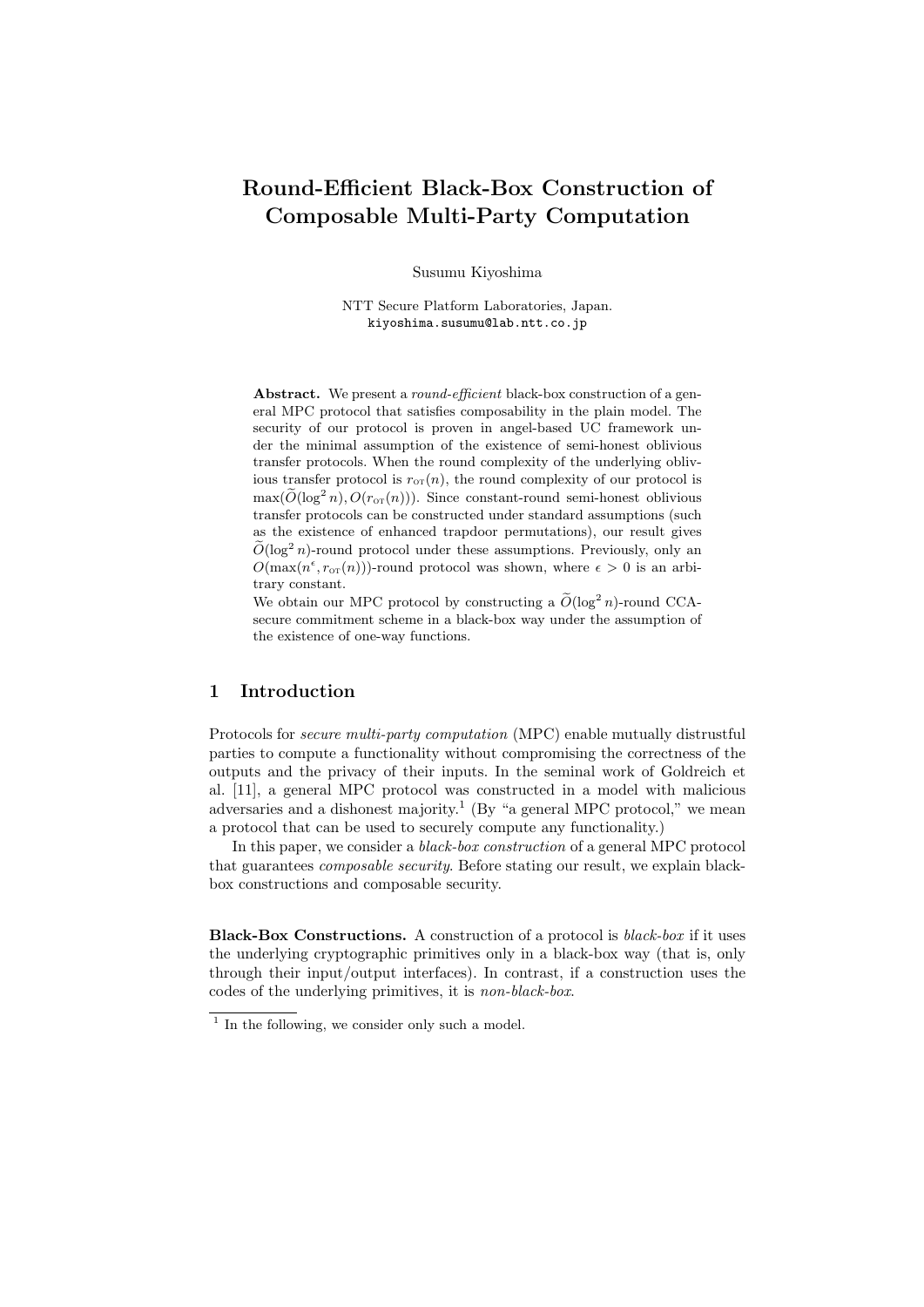As argued in [17], constructing black-box constructions is important for both theoretical and practical reasons. Theoretically, it is important because understanding whether non-black-box use of cryptographic primitives is necessary for a cryptographic task is of great interest. Practically, it is important because blackbox constructions are typically more efficient than non-black-box ones in terms of both communication complexity and computational complexity. In fact, since known non-black-box constructions of general MPC protocols compute general NP reductions to execute zero-knowledge proofs (this is where the codes of the primitives are used), they are highly inefficient and hard to implement. Thus, constructing black-box constructions of general MPC protocols is an important step toward practical general MPC protocols.

Recently, a series of works studied black-box constructions of general MPC protocols. Ishai et al. [17] showed the first construction of a general MPC protocol that uses the underlying low-level primitives (such as enhanced trapdoor permutations and homomorphic public-key encryption schemes) in a black-box way. Combined with the subsequent work of Haitner [15], which showed a blackbox construction of a (malicious) oblivious transfer protocol based on a semihonest oblivious transfer protocol, their work gives a black-box construction of a general MPC protocol based on a semi-honest oblivious transfer protocol [16]. Subsequently, Wee [30] reduced the round complexity of [17] to  $O(\log^* n)$ , and Goyal [12] further reduced the round complexity to  $O(1)$ .

These black-box protocols are proven to be secure in the *stand-alone setting*. That is, the protocols of  $[17, 30, 12]$  are secure in the setting where a single instance of the protocol is executed at a time.

**Composable Security.** Compared with the stand-alone setting, the *concurrent setting* is more general and realistic. In the concurrent setting, many instances of many different protocols are concurrently executed in an arbitrary schedule. Thus, in the concurrent setting, adversaries can perform a coordinated attack in which they choose messages in each instance based on the executions of the other instances.

As a strong and realistic security notion in the concurrent setting, Canetti [2] proposed *universally composable (UC) security*. The main advantage of UC security is *composability*, which guarantees that when we compose many UC-secure protocols, we can prove the security of the resultant protocol from the security of its components. Thus, UC security enables us to construct secure protocols in a modular way. Composability also guarantees that a protocol remains secure even when it is concurrently executed with any other protocols in any schedule. Thus, UC-secure protocols are secure in the concurrent setting. Canetti et al. [6] constructed a UC-secure general MPC protocol in the *common reference string (CRS) model* (i.e., in a model in which all parties are given a common public string that is chosen by a trusted third party). Black-box constructions of UCsecure general MPC protocols were shown in the  $\mathcal{F}_{\text{OT}}$ -hybrid model [18] and in the  $\mathcal{F}_{\text{COM}}$ -hybrid model [8] (i.e., in a model with the ideal oblivious transfer functionality and in a model with the ideal commitment functionality).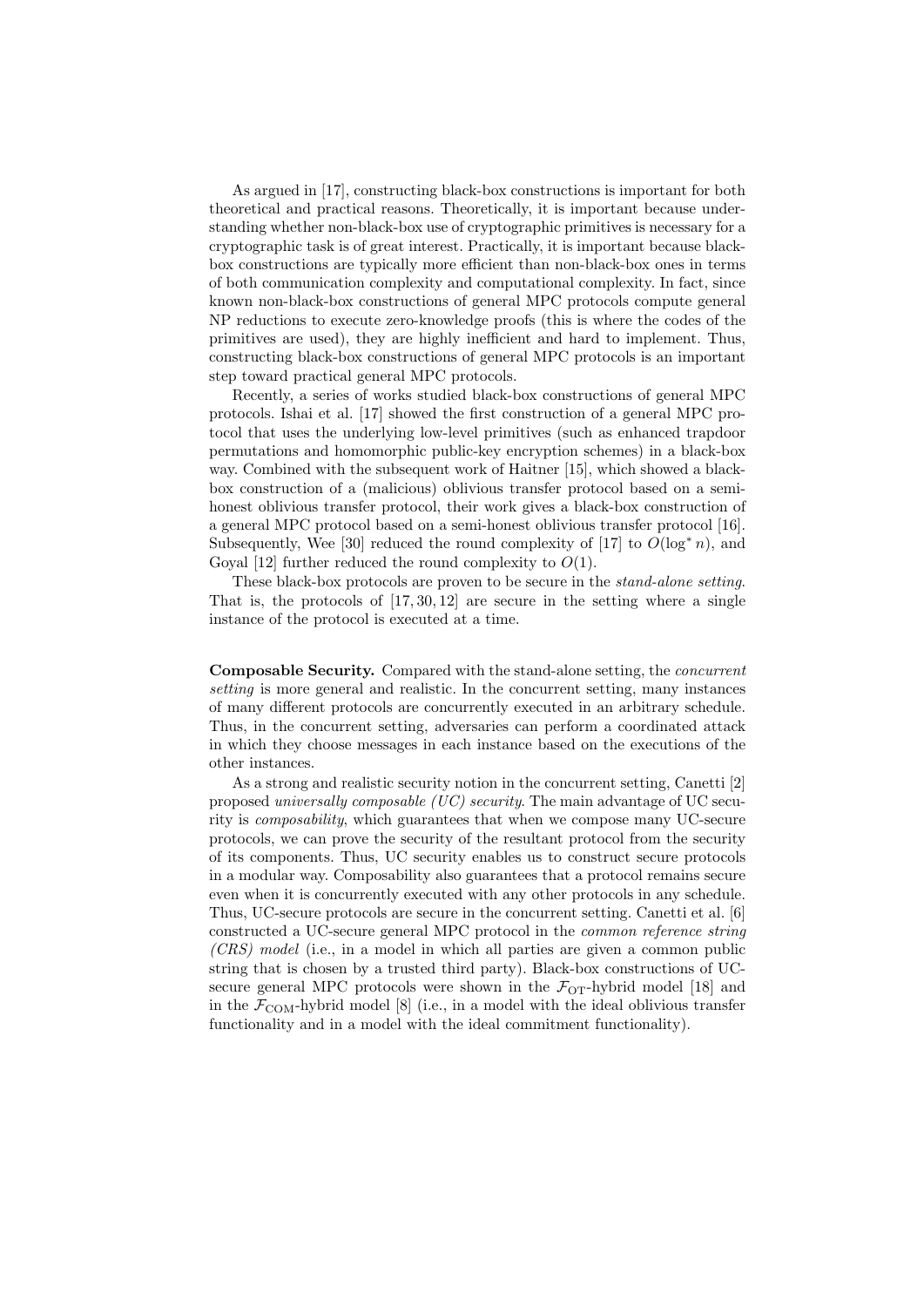UC security, however, turned out to be too strong to achieve in the *plain model*. That is, even with non-black-box use of cryptographic primitives, we cannot construct UC-secure general MPC protocols in a model with no trusted setup  $[3,4]$ .

To achieve composable security in the plain model, Prabhakaran and Sahai [29] proposed a variant of UC security called *angel-based UC security*. Roughly speaking, angel-based UC security is the same as UC security except that the adversary and the simulator have access to an additional entity—the *angel* that allows some judicious use of super-polynomial-time resources. Although angel-based UC security is weaker than UC security, angel-based UC security guarantees meaningful security in many cases. (For example, angel-based UC security implies *super-polynomial-time simulation (SPS) security* [26, 1, 10, 27]. In SPS security, we allow the simulator to run in super-polynomial time; thus SPS security guarantees that whatever an adversary can do in the real world can also be done in the ideal world *in super-polynomial time*.) Furthermore, it was proven that, like UC security, angel-based UC security guarantees composability. Prabhakaran and Sahai [29] presented a general MPC protocol that satisfies angel-based UC security in the plain model based on new assumptions. Subsequently, Malkin et al. [24] constructed another general MPC protocol that satisfies angel-based UC security in the plain model based on a new numbertheoretic assumption.

Recently, several works constructed general MPC protocols with angel-based UC security under standard assumptions. Canetti et al. [5] constructed a polynomialround general MPC protocol in angel-based UC security assuming the existence of enhanced trapdoor permutations. Subsequently, Lin [20] and Goyal et al. [14] reduced the round complexity to  $\tilde{O}(\log n)$  under the same assumption. They also showed that with enhanced trapdoor permutations that are secure against quasi-polynomial-time adversaries, the round complexity of their protocols can be reduced to  $O(1)$ .

The construction of these MPC protocols are, however, non-black-box. That is, in the protocols of  $[5, 20, 14]$ , the underlying primitives are used in a nonblack-box way.

**Black-Box Constructions of Composable Protocols.** Lin and Pass [22] showed the first black-box construction of a general MPC protocol that guarantees composable security in the plain model. The security of their protocol is proven under angel-based UC security and based on the minimal assumption of the existence of semi-honest oblivious transfer (OT) protocols. The round complexity of their protocol is  $O(\max(n^{\epsilon}, r_{\text{OT}}(n)))$ , where  $\epsilon > 0$  is an arbitrary constant and  $r_{\text{OT}}(n)$  is the round complexity of the underlying semi-honest OT protocols. Thus, with enhanced trapdoor permutations (from which we can construct constant-round semi-honest OT protocols), their result gives an  $O(n^{\epsilon})$ round protocol. Subsequently, Kiyoshima et al. [19] constructed a constant-round protocol from constant-round semi-honest OT protocols that are secure against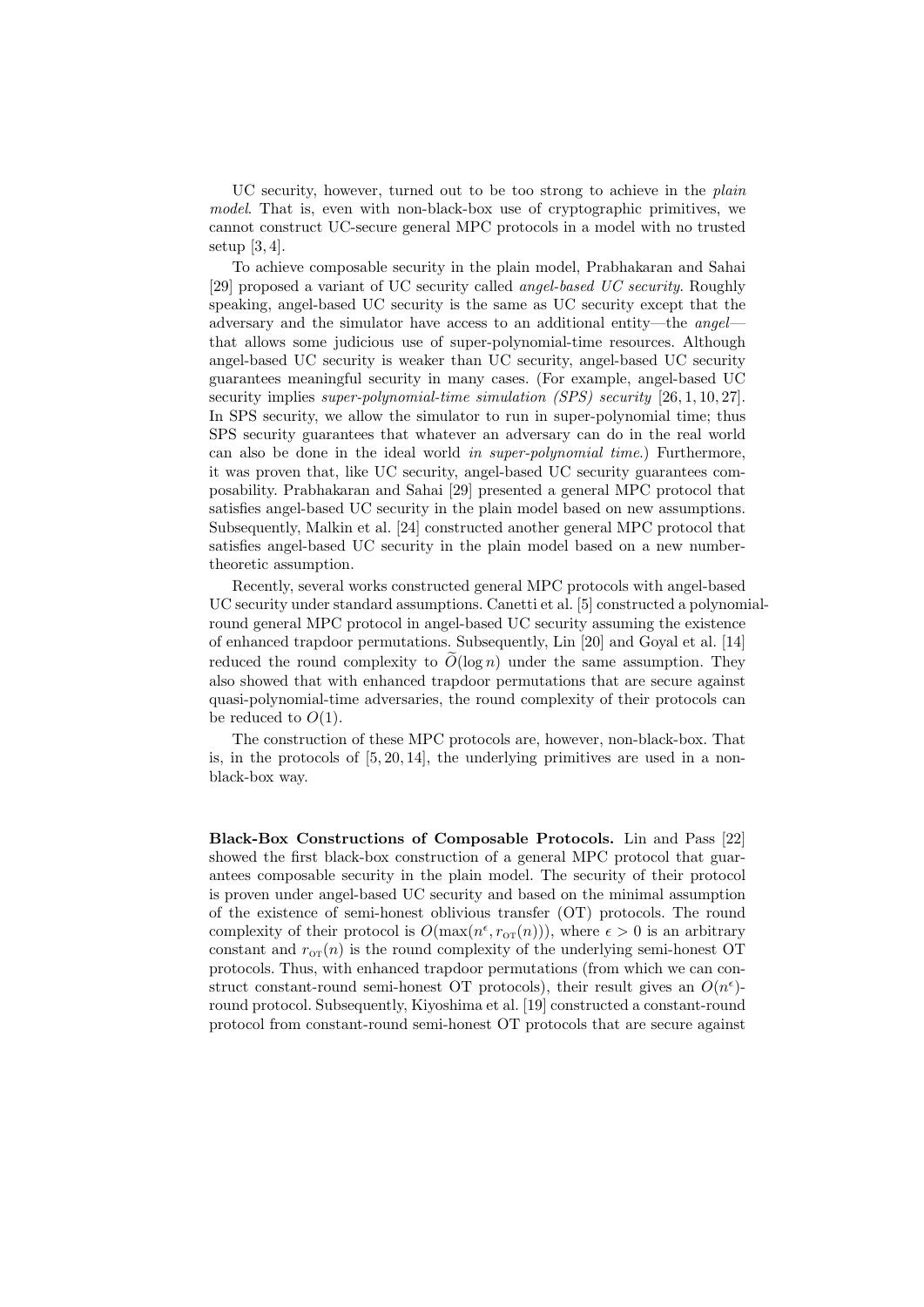quasi-polynomial-time adversaries and one-way functions that are secure against subexponential-time adversaries.

Summarizing the state-of-the-art, for composable protocols in the plain model, we have

- **–** logarithmic-round non-black-box constructions under a standard polynomialtime hardness assumption [20, 14],
- **–** a polynomial-round black-box construction under a standard polynomialtime hardness assumption [22], and
- **–** constant-round black-box or non-black-box constructions under standard super-polynomial-time hardness assumptions [20, 14, 19].

Thus, for composable protocols based on standard polynomial-time hardness assumptions, there exists a gap between the round complexity of the non-blackbox protocols (logarithmic rounds [20, 14]) and that of the black-box protocols (polynomial rounds [22]). The following is therefore an important open question.

*Does there exist a round-efficient black-box construction of a general MPC protocol that guarantees composability in the plain model under polynomial-time hardness assumptions?*

#### **1.1 Our Result**

In this paper, we greatly narrow the gap between the round complexity of blackbox composable general MPC protocols and the round complexity of non-blackbox ones.

**Main Theorem (Informal)** Assume the existence of  $r_{\text{or}}(n)$ -round semi-honest *oblivious transfer protocols. Then, there exists a*  $\max(\widetilde{O}(\log^2 n), O(r_{\text{OT}}(n)))$ *-round black-box construction of a general MPC protocol satisfying angel-based UC security in the plain model.*

Recall that, assuming the existence of enhanced trapdoor permutations, we have a constant-round semi-honest OT protocol. Thus, under this assumption, our main theorem gives a  $\widetilde{O}(\log^2 n)$ -round protocol.

We prove our main theorem by constructing a  $\widetilde{O}(\log^2 n)$ -round black-box construction of a *CCA-secure commitment scheme* [5, 20, 22, 14, 19] from oneway functions.

**Theorem (Informal)** *Assume the existence of one-way functions. Then, there*  $e\t x \text{ is a } \widetilde{O}(\log^2 n)$ -round black-box construction of a CCA-secure commitment *scheme.*

Roughly speaking, a CCA-secure commitment scheme is a tag-based commitment scheme (i.e., a commitment scheme that takes an *n*-bit string—a *tag*—as an additional input) such that the hiding property holds even against adversaries that interact with the *committed-value oracle* during the interaction with the challenger. The committed-value oracle interacts with the adversary as an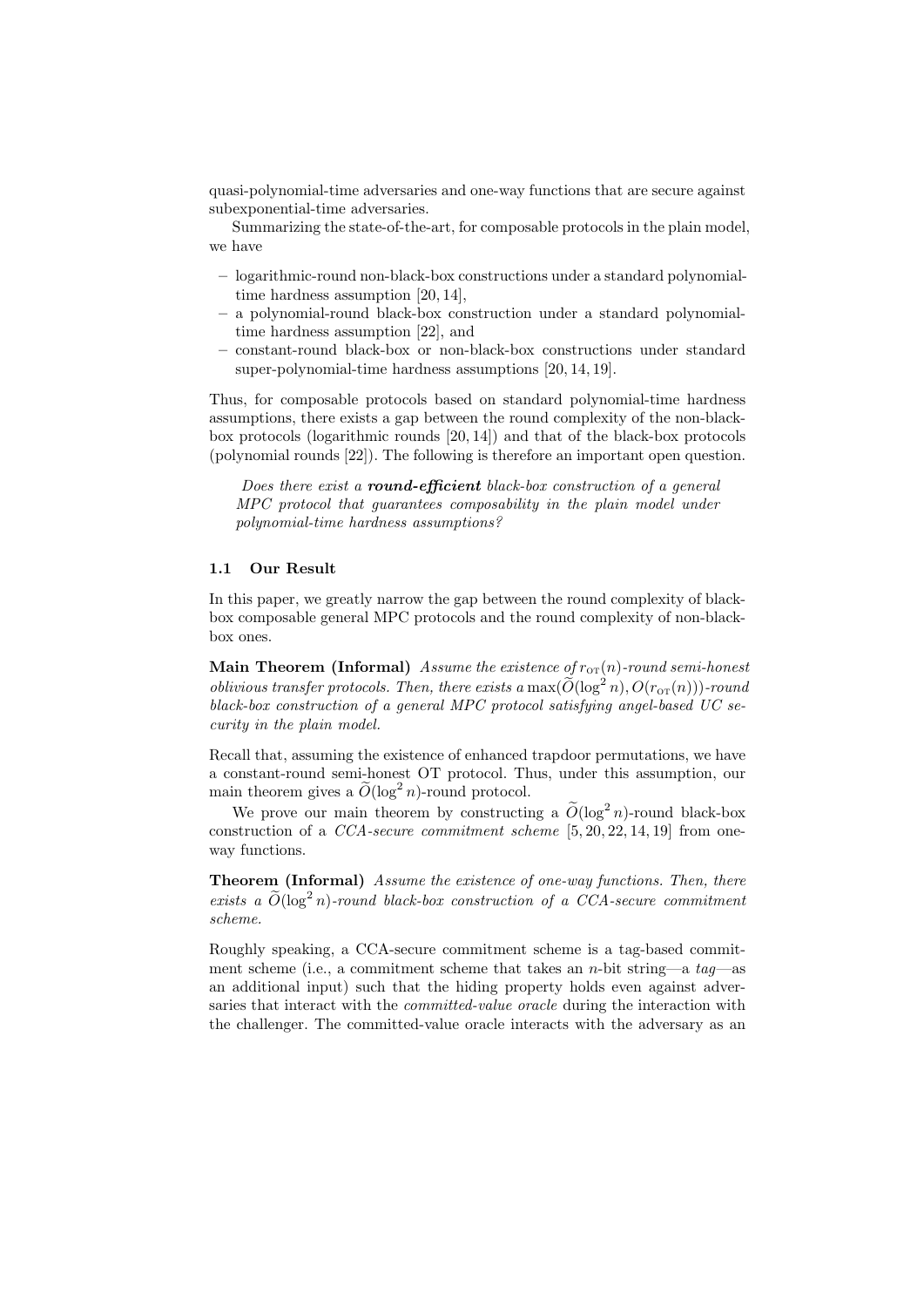honest receiver in many concurrent sessions of the commit phase. At the end of each session, if the commitment of this session is invalid or has multiple committed values, the oracle returns *⊥* to the adversary. Otherwise, the oracle returns the unique committed value to the adversary.

Lin and Pass [22] showed that in angel-based UC security, an  $O(\max(r_{\text{CCA}}(n))$ ,  $r_{\text{or}}(n)$ ))-round general MPC protocol can be obtained in a black-box way from a  $r_{\text{CCA}}(n)$ -round CCA-secure commitment scheme and a  $r_{\text{OT}}(n)$ -round semi-honest OT protocol. Thus, we can prove our main theorem by combining the above theorem with the result of [22].

#### **1.2 Outline**

In Section 2, we give an overview of our CCA secure commitment scheme. Due to lack of space, we defer formal proofs to the full version.

## **2 Overview of Our CCA-Secure Commitment Scheme**

Key elements for obtaining CCA-secure commitment schemes are *concurrent extractability* and *non-malleability*. With these elements, we can show that the committed-value oracle is useless for breaking the hiding property. Non-malleability is used to show that the sessions between the adversary and the oracle are independent of the session between the adversary and the challenger. Then, concurrent extractability is used to show that the committed-value oracle can be emulated in polynomial time by extracting the committed values from the adversary.

Before constructing our CCA-secure commitment scheme, we first construct two building blocks: (i) a commitment scheme **CECom** that is *concurrently extractable without over-extraction* and (ii) a *one-one CCA-secure* commitment scheme  $CCACom<sup>1:1</sup>$ . The former guarantees concurrent extractability and the latter guarantees (slightly strong) non-malleability.

## **2.1 Building Block 1: Concurrently Extractable Commitment Scheme without Over-Extraction**

A commitment scheme is *concurrently extractable* if a rewinding extractor can extract the committed values from any committer even in the concurrent setting, and a concurrently extractable commitment scheme is *concurrently extractable without over-extraction* if the extractor outputs *⊥* whenever the commitment is invalid.<sup>2</sup> (Basic extractability, in contrast, allows the extractor to output an arbitrary value when the commitment is invalid.) There exists a commitment scheme CECom that is concurrently extractable *with* over-extraction based on the existence of one-way functions [25].

<sup>&</sup>lt;sup>2</sup> A commitment is *valid* if there exists a valid decommitment of this commitment; otherwise, it is *invalid*. A commitment is *accepted* if the receiver does not abort in the commit phase; otherwise, it is *rejected*.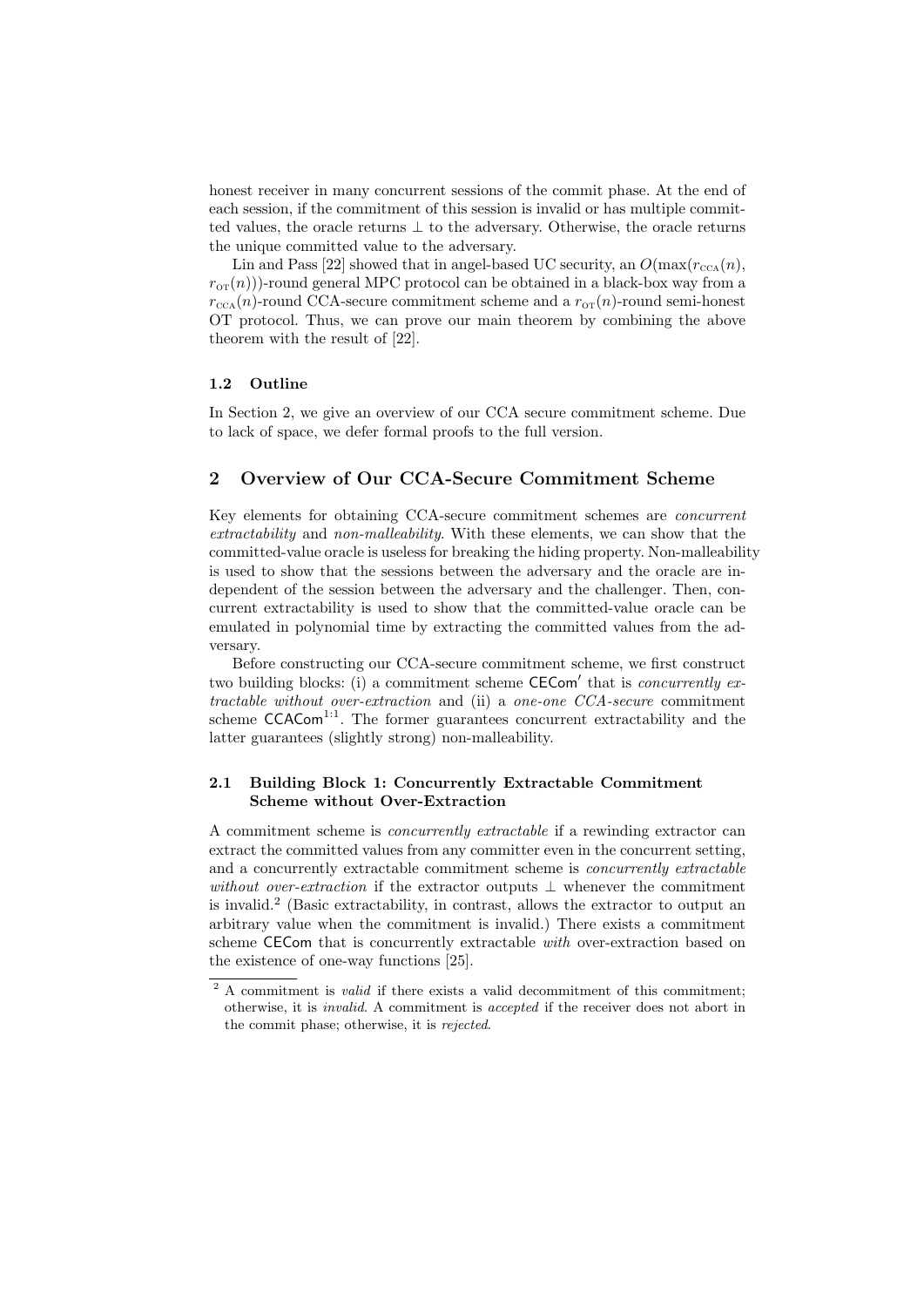To construct a commitment scheme that is concurrently extractable without over-extraction, we start from the following scheme (in which the cut-and-choose technique is used in the same way as in the previous works of black-box protocols  $[7, 8, 30, 22, 19]$ .

- 1. Let  $v$  be the value to be committed. Then, the committer computes an  $(n+1)$ -out-of-10*n* Shamir's secret sharing  $\mathbf{s} = (s_1, \ldots, s_{10n})$  of value *v* and commits to each  $s_j$  in parallel by using CECom.
- 2. Then, the receiver sends a random subset  $\Gamma \subset [10n]$  of size *n*.
- 3. The committer reveals  $s_j$  for every  $j \in \Gamma$  and decommits the corresponding commitments.
- 4. The receiver accepts the commitment if and only if the decommitments are valid for every  $j \in \Gamma$ .

For  $j \in [10n]$ , let the *j*-th *column* be the *j*-th **CECom** commitment. The use of the cut-and-choose technique guarantees that when the receiver accepts a commitment, the CECom commitments are valid in "most" columns. Then, since we can extract the committed value of CECom whenever the CECom commitment is valid, we can extract  $s_j$  in most columns on an accepted commitment. We can therefore recover  $v$  from the extracted values of the  $CECom$  commitments by using the error-correcting property of Shamir's secret sharing scheme.<sup>3</sup>

Unfortunately, although the above scheme is concurrently extractable without over-extraction, we cannot prove its hiding property. This is because the receiver requests the committer to open adaptively-chosen CECom commitments (in other words, the receiver performs a selective opening attack).

We therefore modify the scheme in the following way. At the beginning of the scheme, we let the receiver commit to  $\Gamma$  by using a statistically binding commitment scheme Com. Now, since the receiver no longer choose the subset adaptively, we can prove the hiding property by a standard technique. Furthermore, at first sight, the hiding property of Com seems to guarantee that the scheme remains to be concurrently extractable without over-extraction.

In the modified scheme, however, we cannot prove that the scheme is concurrently extractable without over-extraction. This is because we can no longer show that most of the CECom commitments are valid in an accepted commitment. Consider, for example, that there exists a cheating committer  $C^*$  such that receiving a Com commitment to *Γ* at the beginning, *C ∗* somehow generates an invalid CECom commitment in the *j*-th column for every  $j \notin \Gamma$  and commits to 0 in the *j*-th column for every  $j \in \Gamma$ . Then, although  $C^*$  seems to break the hiding property of Com, we do not know how to use  $C^*$  to break the hiding property of Com. To see this, observe the following. Recall that since CECom is an extractable commitment scheme *with* over-extraction, the extractor of CECom may output an arbitrary value when the CECom commitment is invalid. Thus, when we extract the committed values of CECom from *C ∗* , the extracted value may be 0 in every column. Hence, although *C <sup>∗</sup>* behaves differently in CECom based on the value of *Γ*, we cannot detect it.

<sup>3</sup> Recall that Shamir's secret sharing is also a codeword of Reed-Solomon code.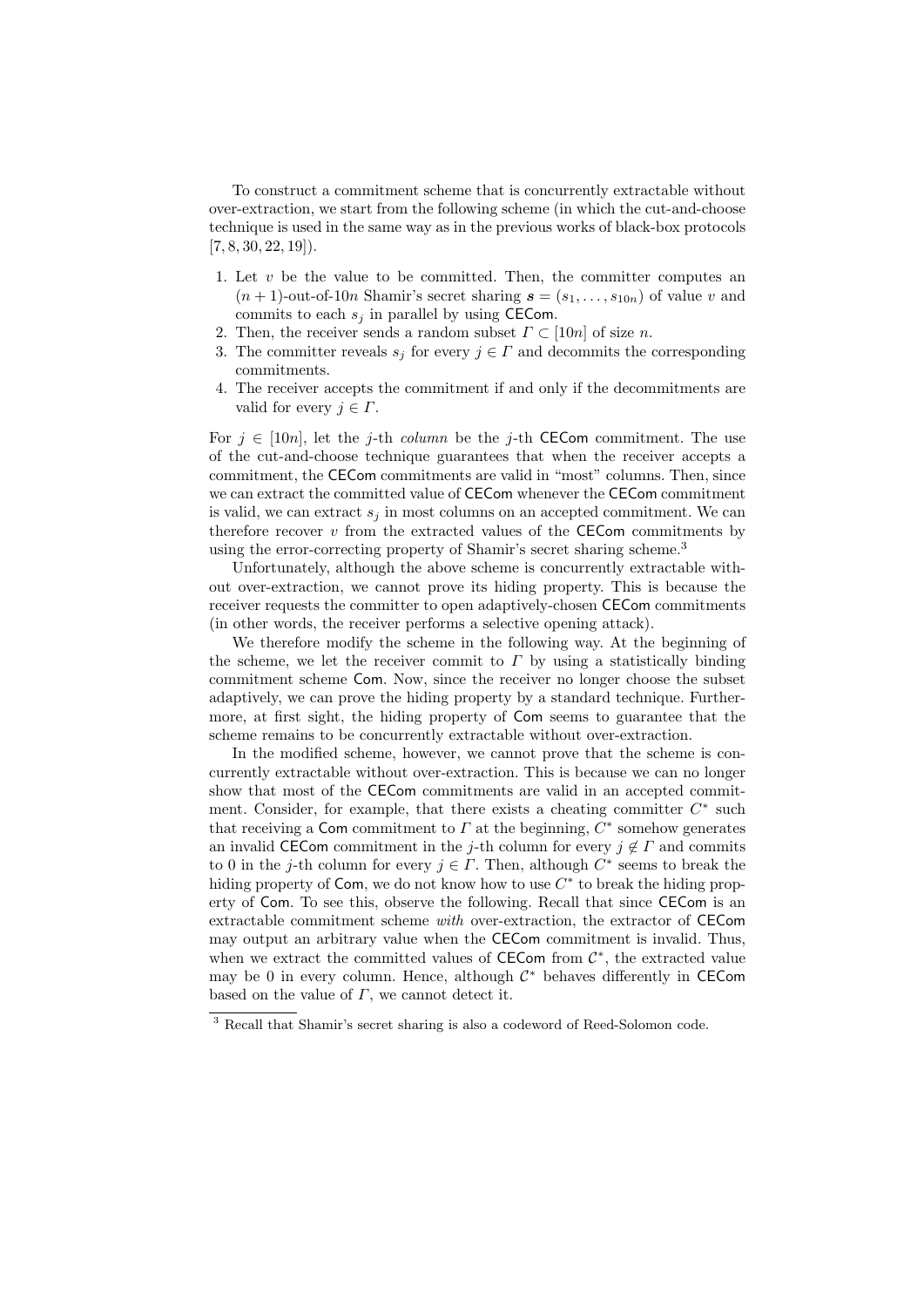To overcome this problem, we use the commitment scheme wExtCom that was introduced by Goyal et al. [13]. The commit phase of wExtCom consists of three stages: commit, challenge, and reply. In the commit stage, the committer commits to random  $a_0, a_1 \in \{0, 1\}^n$  such that  $a_0 \oplus a_1 = v$ ; in the challenge stage, the receiver sends a random bit  $ch \in \{0,1\}$ ; in the reply stage, the committer reveals *ach* and decommits the corresponding commitment. We note that wExtCom is extractable only in a weak sense—extractions may fail with probability at most 1*/*2—but wExtCom is extractable without over-extraction. That is, the extractor may output *⊥* with probability at most 1*/*2, but when the extractor outputs  $v \neq \perp$ , the commitment is valid and its committed value is *v*. We also note that wExtCom satisfies the following property: After the commit stage, if the committer returns a valid reply with probability  $1/poly(n)$  for both  $ch = 0$  and  $ch = 1$ , then the committed value can be extracted with probability 1 in expected polynomial time.

With wExtCom, we modify our scheme as follows: After committing to *s* with CECom, the committer commits to  $(s_i, d_j)$  for each  $j \in [10n]$  in parallel with wExtCom, where  $(s_i, d_j)$  is a decommitment of the *j*-th CECom commitment. Then, we show that in most columns on an accepted commitment, the wExtCom commitment is valid and its committed value is a valid decommitment of the corresponding CECom commitment. Toward this end, we observe the following.

- **–** If a cheating committer generates an accepting commitment with non-negligible probability, then in wExtCom of more than 9*n* columns, the cheating committer returns a valid reply with non-negligible probability for both  $ch = 0$ and  $ch = 1$ . (If the cheating committer returns a valid reply with nonnegligible probability for both  $ch = 0$  and  $ch = 1$  in wExtCom of at most 9*n* columns, then there are *n* columns in which the wExtCom commitment is accepted with probability at most  $1/2$  + negl(*n*). Thus, the probability that all wExtCom commitments are accepted is negligible, and therefore the commitment is accepted with at most negligible probability. )
- **–** Thus, from the property of wExtCom, we can extract the committed values of wExtCom without over-extraction in most columns.
- **–** Then, from the property of the cut-and-choose technique, we can show that in most columns of an accepted commitment, the wExtCom commitment is valid and its committed value is a valid decommitment of the corresponding CECom commitment. Note that since the committed values of wExtCom commitments can be extracted without over-extraction, we can show that the cheating committer cannot give invalid wExtCom commitments in many columns.

Then, since this implies that most of the CECom commitments are valid whenever the commitment is accepted, we can extract the committed value of the scheme without over-extraction as before, i.e., by extracting the committed values of CECom commitments and using the error-collecting property of Shamir's secret sharing scheme.

A formal description of our concurrently extractable commitment scheme CECom*<sup>0</sup>* is shown in Fig. 1. (For technical reasons, we set the number of columns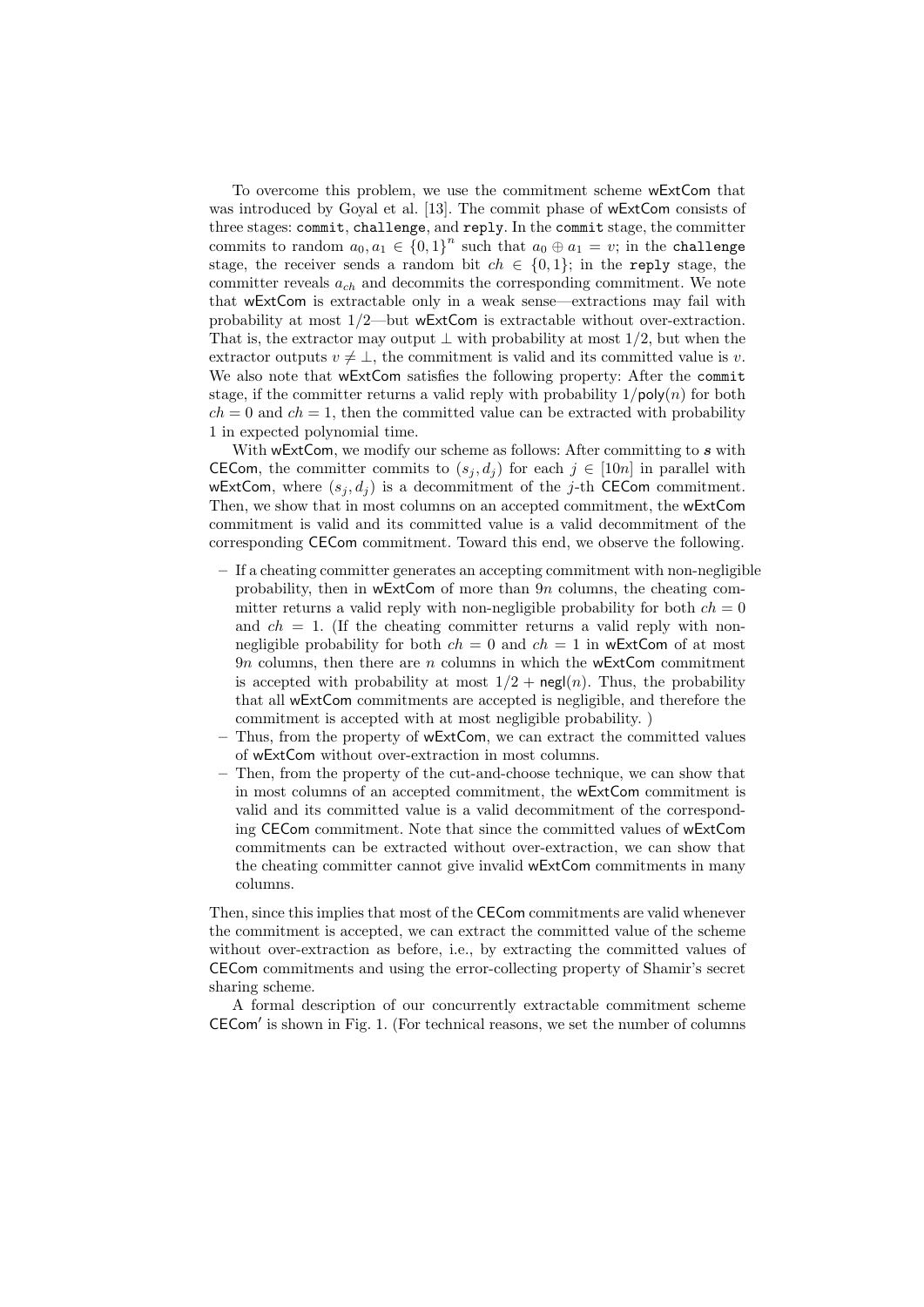to 40*n*.) In Appendix A, we give a formal proof for the fact that in most columns on an accepted commitment, the wExtCom commitment is valid and its committed value is a valid decommitment of the CECom commitment. The formal proof is more complicated than the above proof sketch because we execute the wExtCom commitments in parallel and thus the columns are not independent of each other. The proof of this fact is the most complicated part of the analysis of CECom': Given this fact, we can show the concurrent extractability by using the technique used in the previous works [7, 8, 30, 22, 19].

To commit to  $v \in \{0,1\}^n$ , the committer *C* does the following with the receiver *R*.

**Step 1.** *R* commits to a random sublet  $\Gamma \subset [40n]$  of size *n* by using Com.

**Step 2.** *C* computes an  $(n + 1)$ -out-of-40*n* Shamir's secret sharing  $s =$  $(s_1, \ldots, s_{40n})$  of value *v*. Then, for each  $j \in [40n]$  in parallel, *C* commits to  $s_j$  by using CECom. Let  $(s_j, d_j)$  be the decommitment of the *j*-th commitment.

**Step 3.** For each  $j \in [40n]$  in parallel, *C* commits to  $(s_j, d_j)$  by using wExtCom.

**Step 4.** *R* decommits the Step 1 commitment to *Γ*.

**Step 5.** For each  $j \in \Gamma$ , *C* decommits the *j*-th Step 3 commitment to  $(s_i, d_i)$ . Then, for each  $j \in \Gamma$ , *R* checks whether the decommitment is valid and whether the decommitted value  $(s_j, d_j)$  is a valid decommitment of the *j*-th Step 2 commitment.

Fig. 1. A concurrently commitment scheme CECom'.

#### **2.2 Building Block 2: One-One CCA-Secure Commitment Scheme**

A *one-one CCA-secure commitment scheme*, which is closely related to a *nonmalleable commitment scheme*, is one that is CCA secure w.r.t. a restricted class of adversaries that execute only a single session with the committed-value oracle and immediately receive the answer from the oracle at the end of the session.<sup>4</sup>

We construct a black-box *O*(log *n*)-round one-one CCA-secure commitment scheme by simplifying the CCA-secure commitment scheme of [22] and using the *DDN* log *n trick* [9, 23], which transforms a concurrent non-malleable commitment scheme for tags of length  $O(\log n)$  to a non-malleable commitment scheme for tags of length  $O(n)$  without increasing the round complexity. In the following, we assume the familiarity to the scheme of [22]. Roughly speaking, the scheme of

<sup>&</sup>lt;sup>4</sup> In contrast, a non-malleable commitment scheme is one that is CCA secure w.r.t. a restricted class of adversaries that execute a single session with the oracle and receive the answer *after completing the interactions with the challenger and the oracle*.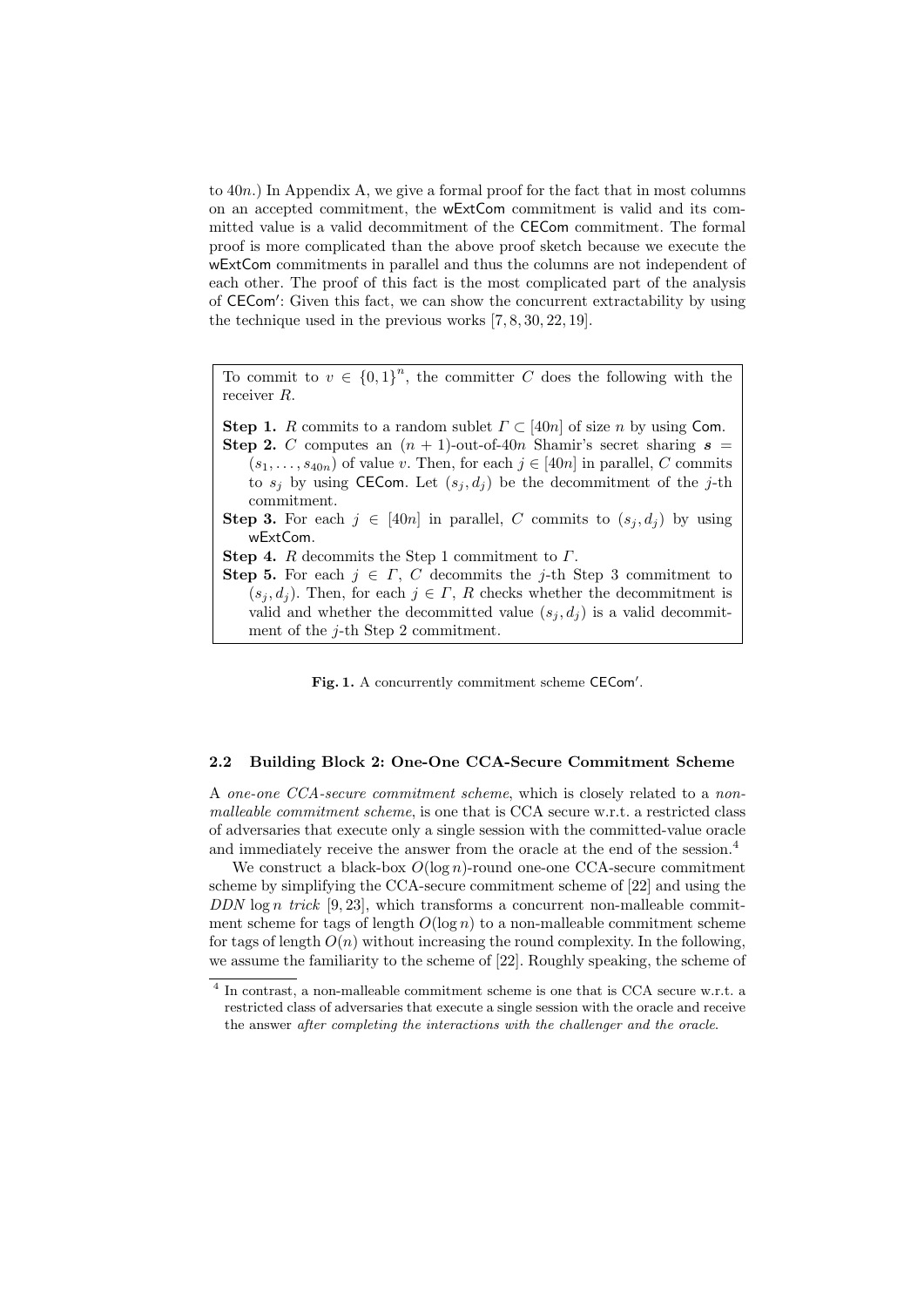[22] consists of polynomially-many *rows*—each row is a parallel execution of (a part of) the trapdoor commitment scheme of [28]—and a cut-and-choose phase, which forces the committer to give valid and consistent trapdoor commitments in every row. If we reduce the number of rows from  $\text{poly}(n)$  to  $\ell(n)$  in the scheme of [22], where  $\ell(n)$  is the length of the tags, the resultant scheme is no longer CCA secure. It is easy to verify, however, that the scheme is *parallel CCA secure*, i.e., it is CCA secure w.r.t. a restricted class of adversaries that give a single parallel query to the oracle and receive the answers immediately. (This is because when the adversaries give only a single parallel query, the recursive rewinding does not occur in the extraction and thus we require only a single rewinding opportunity.) Then, we set  $\ell(n) := O(\log n)$  and apply the DDN  $\log n$  trick to the above parallel CCA-secure commitment scheme. It is not hard to see that the resultant scheme is one-one CCA secure.

#### **2.3 CCA-Secure Commitment Scheme from the Building Blocks**

Given CECom' and CCACom<sup>1:1</sup>, we construct a CCA-secure commitment scheme CCACom roughly as follows, where the committer commits to a value  $v$  with tag tag.

- 1. The receiver commits to a random subset  $\Gamma \subset [10n]$  of size *n* by using  $CCACom<sup>1:1</sup>$  with tag tag.
- 2. The committer computes an  $(n + 1)$ -out-of-10*n* Shamir's secret sharing  $s =$  $(s_1, \ldots, s_{10n})$  of value *v* and commits to each  $s_j$  in parallel by using a normal statistically binding commitment scheme Com.
- 3. For  $\eta(n) := r_{\text{CEC}}(n) + 1$  times in sequence (where  $r_{\text{CEC}}(n)$  is the round complexity of  $CECom'$ ), the committer does the following: the committer commits to  $s_j$  for every  $j \in [10n]$  by using CECom' in parallel. Each parallel commitment is called a *row*.
- 4. The receiver decommits the commitment of the first step and reveals *Γ*.
- 5. For every  $j \in \Gamma$ , the committer decommits all of the  $\eta(n)$  commitments whose committed values are *s<sup>j</sup>* .

Our scheme differs from the previous CCA-secure commitment schemes [5, 22, 20, 14] in that it uses a one-one CCA-secure commitment scheme instead of a non-malleable commitment scheme; furthermore, our scheme uses a one-one CCA-secure commitment scheme in the reverse order. That is, whereas the previous schemes (implicitly or explicitly) use non-malleable commitment schemes from the committer to the receiver, our scheme uses a one-one CCA secure commitment scheme from the receiver to the committer. (Very recently, the same strategy is used in [19].)

Using a one-one CCA-secure commitment scheme in the reverse order is crucial in showing the *simulation-soundness* of the cut-and-choose phase. We say that the adversary (or the challenger) *cheats* if in an accepted commitment there exists a row whose committed shares disagree with *s* in more than *n* indexes. Using the one-one CCA security of  $CCACom<sup>1:1</sup>$ , we can show that the adversary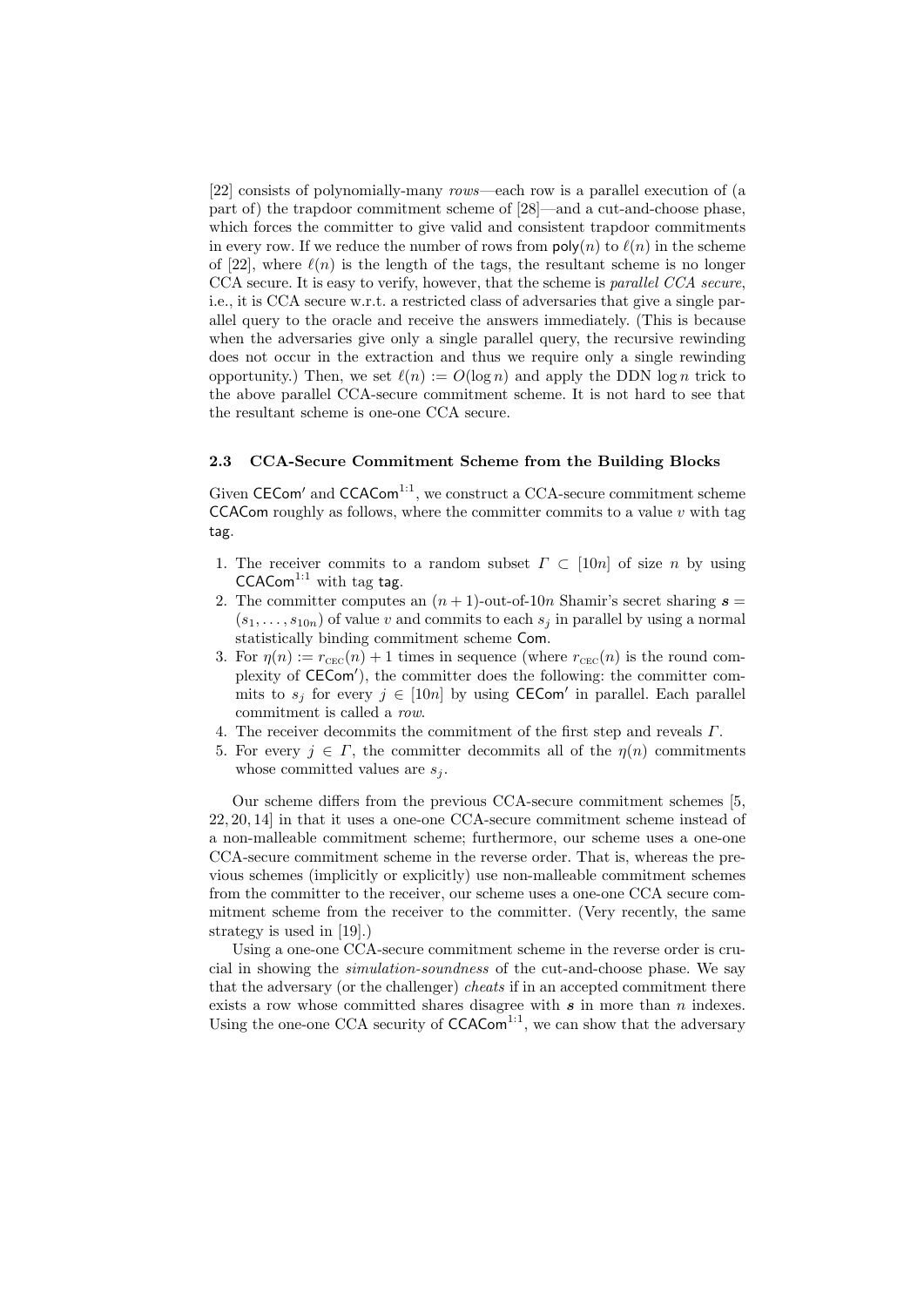cannot cheat in every session of the *right interaction* (i.e., the interaction between the adversary and the oracle) even when the adversary receives a commitment in which the challenger cheats in the *left interaction* (i.e., the interaction between the adversary and the challenger). Roughly speaking, this is because the adversary can emulate the cheating challenger in polynomial time by making a single query to the committed-value oracle of CCACom1:1 and receiving *Γ*; therefore, from one-one CCA security of CCACom<sup>1:1</sup>, the commitment that the adversary receives on the left is useless for breaking the hiding property of  $CCACom<sup>1:1</sup>$  on the right, and thus the adversary cannot cheat on the right from the property of the cut-and-choose technique. Note that non-malleability is insufficient for this argument since the hiding property of  $CCACom<sup>1:1</sup>$  need to hold even when the adversary receives the answer from the oracle immediately after completing the query to the oracle. We also note that CECom*<sup>0</sup>* must be concurrently extractable *without* over-extraction since otherwise the adversary may give invalid commitments in more than *n* indexes without being detected in the cut-and-choose phase. (As explained in Section 2.1, the existence of such an adversary does not  $\frac{1}{\text{contradict the one-one CCA security of CCACom}^{1:1}}$  if over-extraction can occur.)

Given the simulation-soundness of the cut-and-choose phase, we can show the CCA security of CCACom by, as in the analysis of previous CCA-secure commitment schemes [5, 22, 20], rewinding the adversary and emulating the committedvalue oracle in polynomial time. Toward this end, we consider a series of hybrid experiments in which the commitment that the adversary receives on the left is gradually changed as follows: In the *i*-th hybrid experiment  $(i \in [n(n)]$ , we switch the committed value from  $s_j$  to 0 for every  $j \notin \Gamma$  in the *i*-th row, where *Γ* is extracted by brute force. Note that the  $(i - 1)$ -st hybrid and the *i*-th hybrid differ only in the *i*-th row. The problem is that the adversary accesses the committed-value oracle, which runs in super-polynomial time. Then, to show the indistinguishability between the (*i−*1)-st hybrid and the *i*-th hybrid, we observe the following. Since there are  $r_{\text{c\text{ec}}} + 1$  rows (in particular, the number of rows is bigger than the number of rounds in  $CECom'$ , we can extract the committed shares in a row on every right session without disturbing the hiding property of CECom*<sup>0</sup>* in the *i*-th row on the left. (Here, we use a technique used in [21]. Roughly speaking, we extract the committed shares from a row that contains no message of the CECom' commitment of the *i*-th row on the left.) Recall that, since CECom*<sup>0</sup>* is concurrently extractable without over-extraction, we can extract the committed shares without over-extraction. Then, since the simulation-soundness guarantees that these shares agree with *s* in at least 9*n* indexes, we can compute *v* from these shares by using the error-correcting property of Shamir's secret sharing. Therefore we can emulate the oracle in polynomial time by rewinding the adversary (without disturbing the hiding property of **CECom**' in the *i*-th row) and computing *v* as above. Thus, the indistinguishability of the  $(i - 1)$ -st hybrid and the *i*-th hybrid follows from the hiding property of **CECom'**. Then, we consider another hybrid experiment: This experiment is the same as the  $\eta(n)$ -th hybrid except that the committed value of the *j*-th Com commitment in Step 2 is switched from  $s_j$  to 0 for every  $j \notin \Gamma$ . From the same argument as above,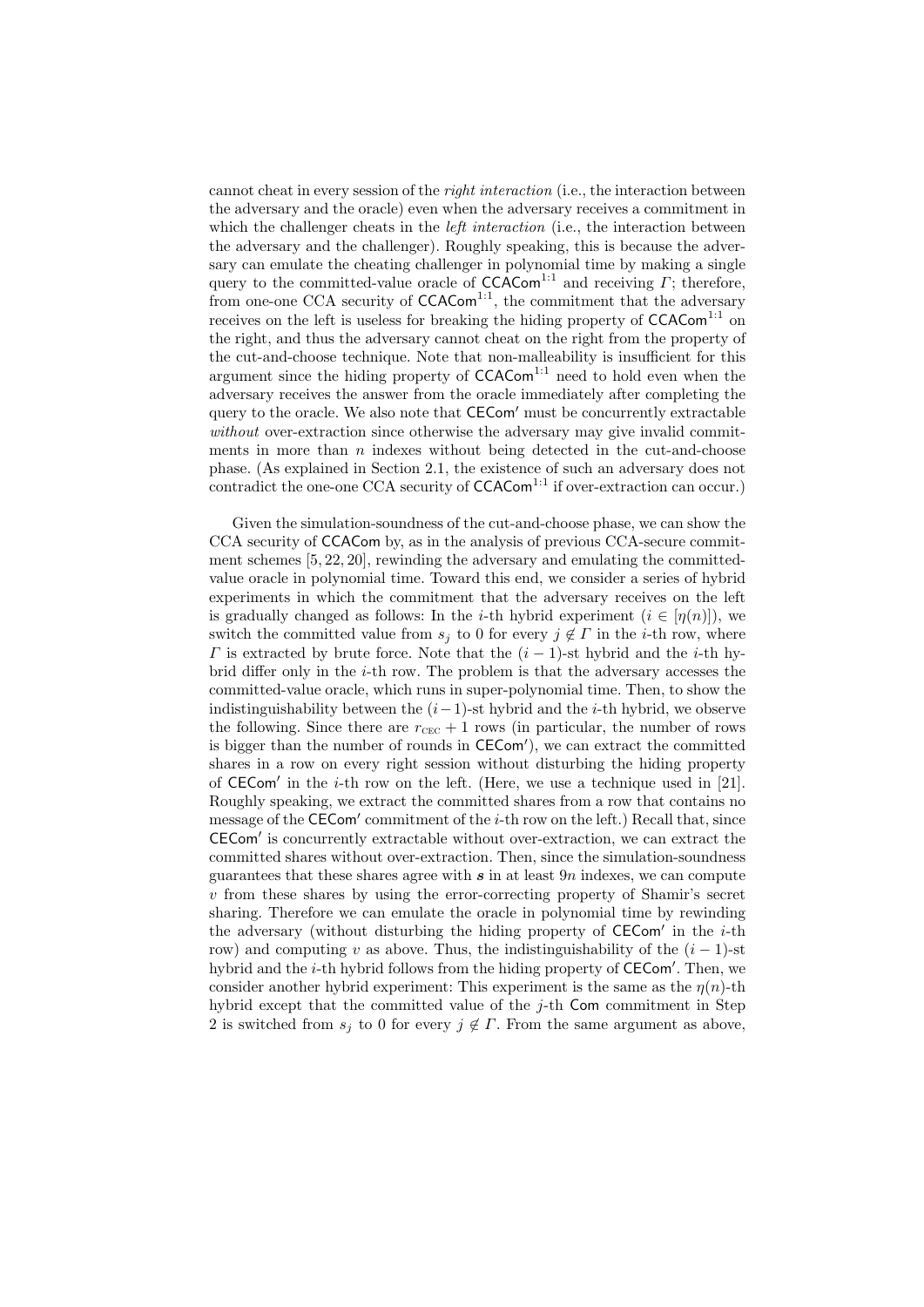this hybrid is indistinguishable from the  $\eta(n)$ -th hybrid. Then, since in this hybrid the adversary does not receive any information about *v*, the CCA security follows.

We note that the actual argument is more complicated. For example, we need to show the simulation-soundness even for the adversary accessing the committed-value oracle. To solve this problem, we increase the number of rows (i.e.,  $\eta(n)$ ) and emulate the oracle in polynomial time without disturbing the one-one  $\text{CCA}$  security of  $\text{CCACom}^{1:1}$ . To show that the oracle can be emulated, we require the simulation soundness; thus, there seems to be a circular argument, i.e., we require the simulation soundness to show the simulation soundness. In the formal analysis, we show that this issue can be avoided. For details, see the full version.

*Comparison with the CCA-secure commitment scheme of [19].* The above CCAsecure commitment scheme is based on the CCA-secure commitment scheme of [19], which is constructed from one-way functions that are secure against subexponential-time adversaries. The scheme of [19] is the same as the above scheme except for the following.

- **–** There is only a single row, and CECom is used instead of CECom*<sup>0</sup>* (i.e., a concurrently extractable scheme *with* over-extraction is used).
- The underlying commitment schemes Com, CECom, and CCACom<sup>1:1</sup> are secure against subexponential-time adversaries. In particular, Com is hiding against  $T_1$ -time adversaries but is completely broken in time  $o(T_2)$ , CECom is hiding against  $T_2$ -time adversaries but is completely broken in time  $o(T_3)$ , and  $CCACom<sup>1:1</sup>$  is one-one CCA secure against  $T_3$ -time adversaries, where  $(T_1, T_2, T_3)$  is a hierarchy of running times such that  $T_3 \gg T_2 \gg T_1 \gg n^{\omega(1)}$ . This is where subexponentially hard one-way functions are required.

The high-level strategy for proving CCA security is the same, i.e., showing the simulation soundness from one-one CCA security of CCACom<sup>1:1</sup> and then considering hybrid experiments in which committed values of CECom and Com are gradually switched. The proof of [19] is, however, different from ours in the following.

- **–** In the proof of the simulation soundness, the issue of over-extraction is solved by extracting the committed values of CECom by brute force. (Note that even when the committed values of CECom are extracted by brute force, the one-one CCA security of  $CCACom<sup>1:1</sup>$  still holds since the committed values of CECom are extractable in time  $o(T_3)$  and one-one CCA security of CCACom<sup>1:1</sup> holds against  $T_3$ -time adversaries.)
- **–** When the committed values of CECom are switched, the indistinguishability follows immediately from the fact that CECom is hiding against  $T_2$ -time adversaries and the running time of the committed-value oracle is  $o(T_2)$ . (The committed-value oracle computes its output by extracting the committed values of Com by brute force. Thus, its running-time is  $o(T_2)$ .)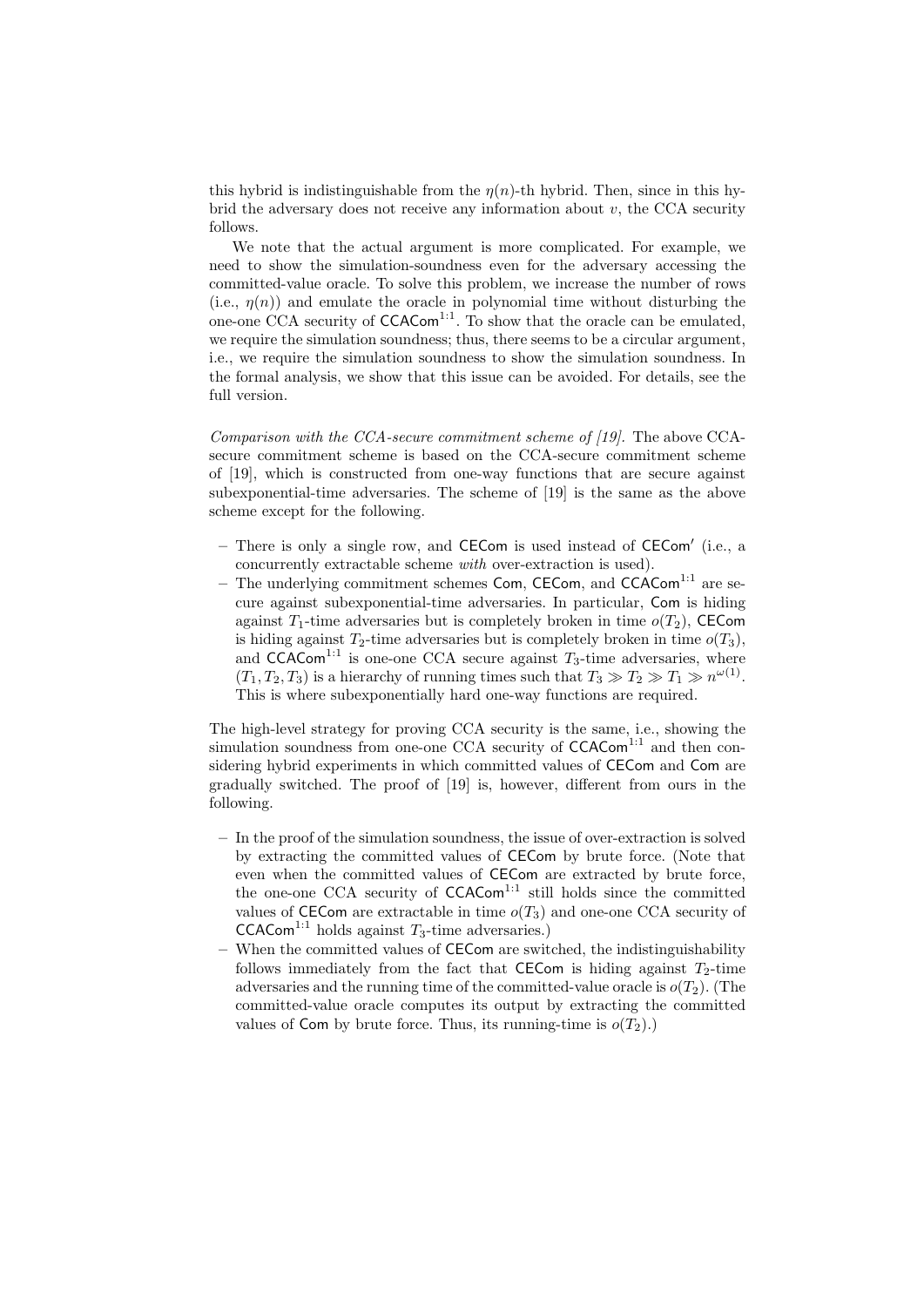Thus, the proof of [19] heavily depends on the subexponentially hard security of the underlying commitment schemes. Roughly speaking, we weaken the assumption of [19] by doing the following.

- **–** To show the simulation soundness without subexponentially hard security, we replace CECom with CECom', which is concurrently extractable *without* over-extraction.
- **–** To show the indistinguishability when we switch the committed values of CECom', we increase the number of rows so that the committed-value oracle can be emulated in polynomial time by rewinding the adversary while preserving the hiding property of CECom'.

Overall, despite of the similarity of the high-level structure between the scheme of [19] and ours, the details of the security proofs have a lot of difference.

### **References**

- 1. Barak, B., Sahai, A.: How to play almost any mental game over the net concurrent composition via super-polynomial simulation. In: FOCS. pp. 543–552 (2005)
- 2. Canetti, R.: Universally composable security: A new paradigm for cryptographic protocols. In: FOCS. pp. 136–145 (2001)
- 3. Canetti, R., Fischlin, M.: Universally composable commitments. In: CRYPTO. pp. 19–40 (2001)
- 4. Canetti, R., Kushilevitz, E., Lindell, Y.: On the limitations of universally composable two-party computation without set-up assumptions. In: EUROCRYPT. pp. 68–86 (2003)
- 5. Canetti, R., Lin, H., Pass, R.: Adaptive hardness and composable security in the plain model from standard assumptions. In: FOCS. pp. 541–550 (2010)
- 6. Canetti, R., Lindell, Y., Ostrovsky, R., Sahai, A.: Universally composable twoparty and multi-party secure computation. In: STOC. pp. 494–503 (2002)
- 7. Choi, S.G., Dachman-Soled, D., Malkin, T., Wee, H.: Black-box construction of a non-malleable encryption scheme from any semantically secure one. In: TCC. pp. 427–444 (2008)
- 8. Choi, S.G., Dachman-Soled, D., Malkin, T., Wee, H.: Simple, black-box constructions of adaptively secure protocols. In: TCC. pp. 387–402 (2009)
- 9. Dolev, D., Dwork, C., Naor, M.: Nonmalleable cryptography. SIAM J. Comput. 30(2), 391–437 (2000)
- 10. Garg, S., Goyal, V., Jain, A., Sahai, A.: Concurrently secure computation in constant rounds. In: EUROCRYPT. pp. 99–116 (2012)
- 11. Goldreich, O., Micali, S., Wigderson, A.: How to play any mental game or a completeness theorem for protocols with honest majority. In: STOC. pp. 218–229 (1987)
- 12. Goyal, V.: Constant round non-malleable protocols using one way functions. In: STOC. pp. 695–704 (2011)
- 13. Goyal, V., Lee, C.K., Ostrovsky, R., Visconti, I.: Constructing non-malleable commitments: A black-box approach. In: FOCS. pp. 51–60 (2012)
- 14. Goyal, V., Lin, H., Pandey, O., Pass, R., Sahai, A.: Round-efficient concurrently composable secure computation via a robust extraction lemma. Cryptology ePrint Archive, Report 2012/652 (2012), http://eprint.iacr.org/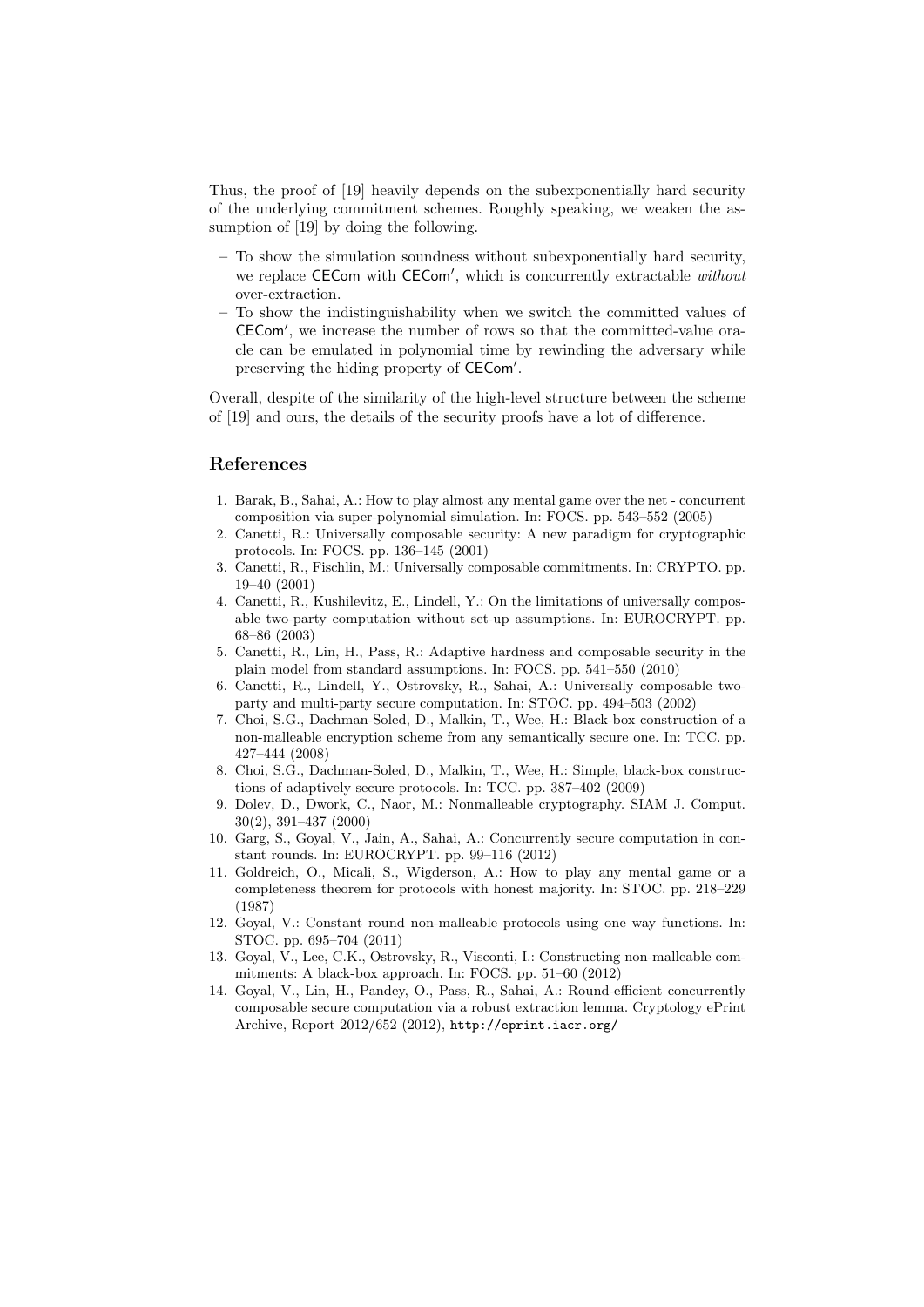- 15. Haitner, I.: Semi-honest to malicious oblivious transfer the black-box way. In: TCC. pp. 412–426 (2008)
- 16. Haitner, I., Ishai, Y., Kushilevitz, E., Lindell, Y., Petrank, E.: Black-box constructions of protocols for secure computation. SIAM J. Comput. 40(2), 225–266 (2011)
- 17. Ishai, Y., Kushilevitz, E., Lindell, Y., Petrank, E.: Black-box constructions for secure computation. In: STOC. pp. 99–108 (2006)
- 18. Ishai, Y., Prabhakaran, M., Sahai, A.: Founding cryptography on oblivious transfer - efficiently. In: CRYPTO. pp. 572–591 (2008)
- 19. Kiyoshima, S., Manabe, Y., Okamoto, T.: Constant-round black-box construction of composable multi-party computation protocol. In: TCC. pp. 343–367 (2014)
- 20. Lin, H.: Concurrent Security. Ph.D. thesis, Cornell University (2011)
- 21. Lin, H., Pass, R.: Concurrent non-malleable zero knowledge with adaptive inputs. In: TCC. pp. 274–292 (2011)
- 22. Lin, H., Pass, R.: Black-box constructions of composable protocols without set-up. In: CRYPTO. pp. 461–478 (2012)
- 23. Lin, H., Pass, R., Venkitasubramaniam, M.: Concurrent non-malleable commitments from any one-way function. In: TCC. pp. 571–588 (2008)
- 24. Malkin, T., Moriarty, R., Yakovenko, N.: Generalized environmental security from number theoretic assumptions. In: TCC. pp. 343–359 (2006)
- 25. Micciancio, D., Ong, S.J., Sahai, A., Vadhan, S.P.: Concurrent zero knowledge without complexity assumptions. In: TCC. pp. 1–20 (2006)
- 26. Pass, R.: Simulation in quasi-polynomial time, and its application to protocol composition. In: EUROCRYPT. pp. 160–176 (2003)
- 27. Pass, R., Lin, H., Venkitasubramaniam, M.: A unified framework for UC from only OT. In: ASIACRYPT. pp. 699–717 (2012)
- 28. Pass, R., Wee, H.: Black-box constructions of two-party protocols from one-way functions. In: TCC. pp. 403–418 (2009)
- 29. Prabhakaran, M., Sahai, A.: New notions of security: achieving universal composability without trusted setup. In: STOC. pp. 242–251 (2004)
- 30. Wee, H.: Black-box, round-efficient secure computation via non-malleability amplification. In: FOCS. pp. 531–540 (2010)

## **A Formal Proof**

In this section, we give a formal proof for the fact that in most columns on an accepted commitment of CECom', the wExtCom commitment is valid and its committed value is a valid decommitment of the CECom commitment. This is the most complicated part of the analysis of **CECom'**: Given this fact, we can show the concurrent extractability by using the technique used in the previous works [7, 8, 30, 22, 19].

**Lemma 1.** *Let C ∗ be any cheating committer that concurrently executes many sessions of the commit phase of* CECom*<sup>0</sup> . Then, the following holds except with negligible probability: In more than* 38*n columns on every accepted session, the* wExtCom *commitment is valid and its committed value is a valid decommitment of the* CECom *commitment.*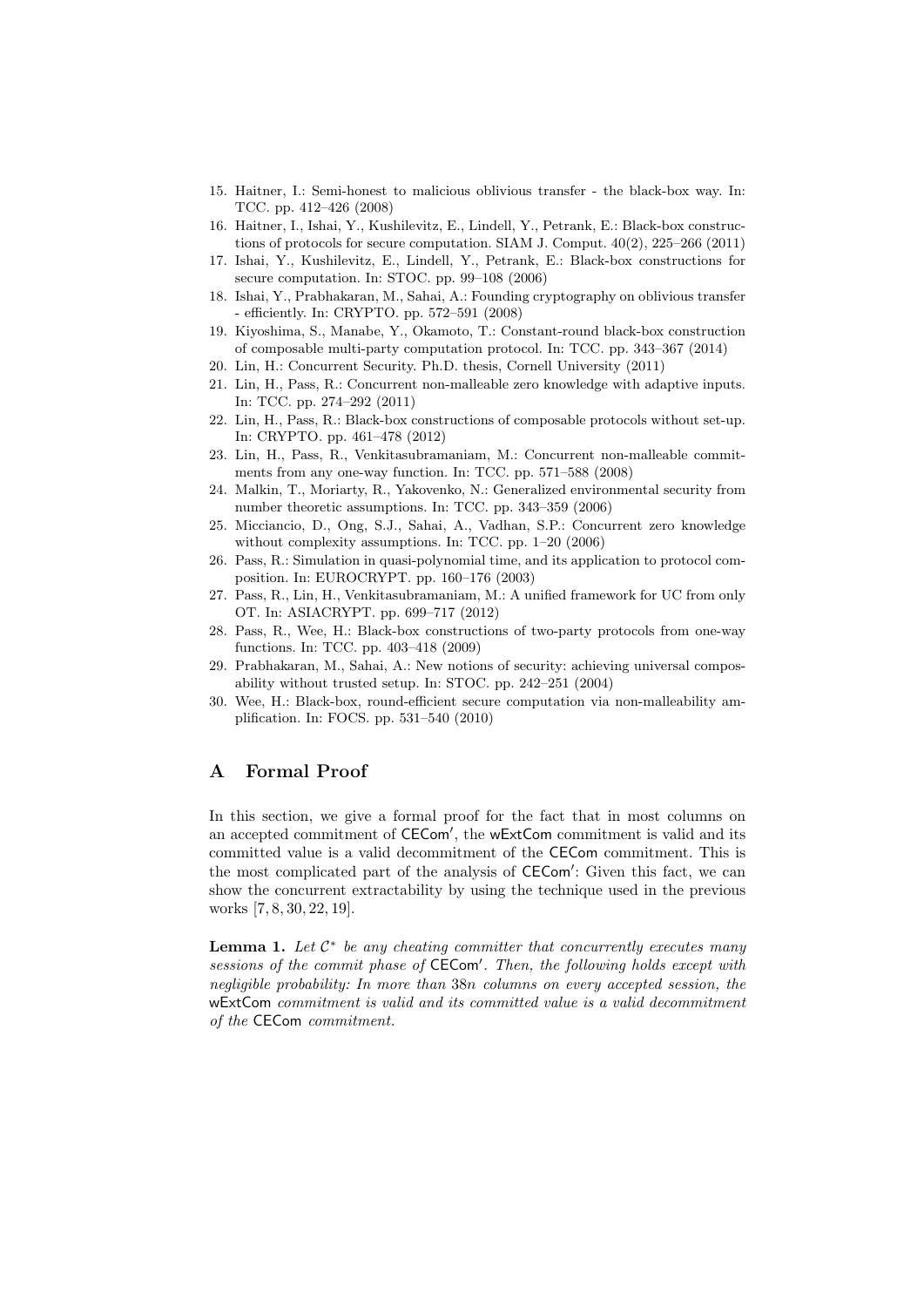*Proof.* First, we give some definitions. In each session, for  $j \in [40n]$ , the *j*-th col*umn* is the pair of the *j*-th CECom commitment in Step 2 and the *j*-th wExtCom commitment in Step 3. We say that a column is *consistent* if in the column the committed value of the wExtCom commitment is a valid decommitment of the CECom commitment; otherwise, the column is *inconsistent*. We say that *C ∗ cheats* in a session if (i) every wExtCom commitment is accepted, (ii) the  $j$ -th column is consistent for every  $j \in \Gamma$ , and (iii) there exist at least 2*n* inconsistent columns.

To prove the lemma, it suffices to show that in every session the probability that  $C^*$  cheats is negligible.

Assume for contradiction that for infinitely many *n*, there is a session in which  $C^*$  cheats with probability at least  $1/\text{poly}(n)$ . In the following, we fix any such *n*. Then, since the number of sessions is at most  $\text{poly}(n)$ , there is an  $i^*$   $\in$  [poly(*n*)] such that in the *i*<sup>\*</sup>-th session,  $C^*$  cheats with probability at least  $1/n^c$  for a constant *c*.

Then, let us consider an adversary *B* against the hiding property of Com. For random subsets  $\Gamma_0, \Gamma_1 \subset [40n]$  of size *n*, *B* tries to distinguish a Com commitment to  $\Gamma_0$  from a Com commitment to  $\Gamma_1$  as follows. *B* internally invokes  $C^*$  and honestly emulates the interaction between *C <sup>∗</sup>* and honest receivers except that in the  $i^*$ -th session,  $\beta$  does the following.

- **–** In Step 1, *B* receives a Com commitment from the external committer (the committed value is either  $\Gamma_0$  or  $\Gamma_1$ ) and forwards the commitment to  $C^*$  as the Step 1 commitment.
- **–** When Step 3 is accepted (i.e., all the wExtCom commitments are accepted), *B* does the following repeatedly: *B* rewinds *C ∗* to the point that the nextmessage is the challenge bits of wExtCom in the *i ∗* -th session; then *B* sends new random challenge bits and honestly interacts with *C <sup>∗</sup>* until the end of Step 3 (i.e., until receiving the replies in wExtCom). After collecting other  $n^{c+3}$  accepted transcripts of Step 3, *B* outputs 1 if the following hold:
	- (i) from these  $n^{c+3}+1$  accepted transcript (the first one and the subsequent  $n^{c+3}$  ones), *B* can extract the committed values of wExtCom in at least 39*n* columns,
	- (ii) in at least *n* columns of these columns, the extracted values are not valid decommitments of the corresponding CECom commitments, and
	- (iii) for every  $j \in \Gamma_1$ , either the extraction of the *j*-th column fails or the extracted value of the *j*-th column is a valid decommitment of the corresponding CECom commitment.

Otherwise,  $\beta$  outputs 0. In the following, the first transcript that  $\beta$  generates in Step 3 is called the *main thread* and other  $n^{c+3}$  accepted transcripts are called the *look-ahead threads*.

If *B* rewinds  $C^*$  more than  $n^{3c+4}$  times, *B* terminates and outputs fail.

First, we show that an expected polynomial-time adversary  $\mathcal{B}'$  successfully distinguishes Com commitments, where  $\mathcal{B}'$  is the same as  $\mathcal{B}$  except that  $\mathcal{B}'$  does not terminate after  $\mathcal{B}'$  rewinds  $C^*$  more than  $n^{3c+4}$  times. When  $\mathcal{B}'$  receives a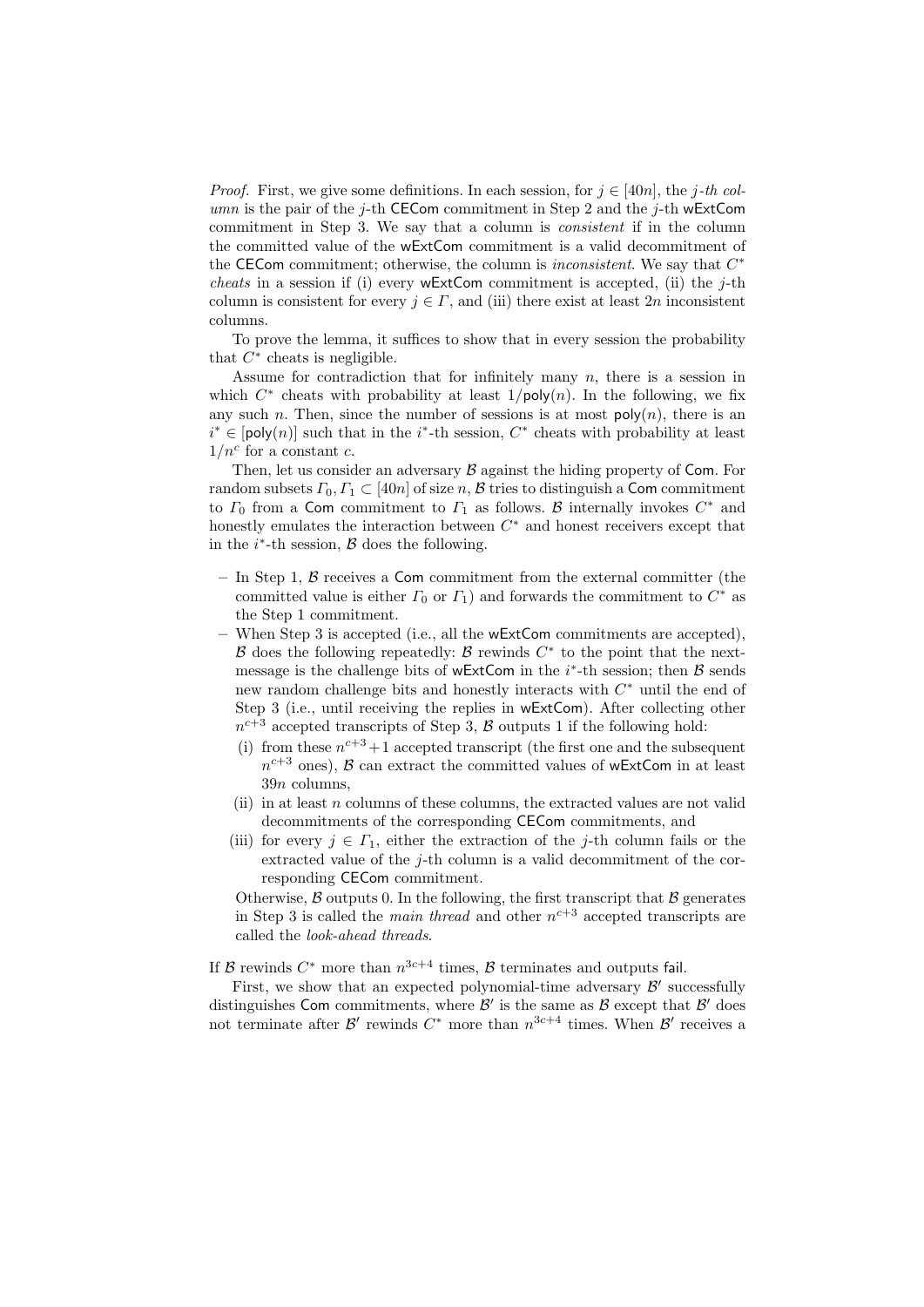commitment to  $\Gamma_0$ , since the internal  $C^*$  receives no information of  $\Gamma_1$ , the probability that  $\mathcal{B}'$  outputs 1 is exponentially small. (This is because when Condition (i) and Condition (ii) hold, the probability that Condition (iii) holds is exponentially small.) Thus, it remains to show that when  $\mathcal{B}'$  receives a commitment to  $\Gamma_1$ , the probability that  $\mathcal{B}'$  outputs 1 is at least  $1/\mathsf{poly}(n)$ . Let extract be the event that  $\mathcal{B}'$  extracts the committed values of  $wExtCom$  commitments from at least 39*n* columns, and let cheat be the event that *C ∗* cheats in the *i ∗* -th session on the main thread. Then, to show that  $\mathcal{B}'$  outputs 1 with probability at least  $1/\text{poly}(n)$ , it suffices to show that

$$
\Pr\left[\text{cheat} \land \text{extract}\right] \ge \frac{1}{\text{poly}(n)} \tag{1}
$$

(Recall the we can extract the committed values of wExtCom without overextraction.) Let  $\rho$  be a prefix of a transcript between  $C^*$  and honest receivers such that after  $\rho$ , a honest receiver sends challenge bits of wExtCom in the *i ∗* -th session. Let prefix*<sup>ρ</sup>* be the event that a prefix of the main thread is *ρ*. Then, since the probability that  $C^*$  cheats in the *i*<sup>\*</sup>-th session is at least  $1/n^c$ , from an average argument, we have Pr  $\left[$  cheat  $|$  prefix $_{\rho} \right] \geq 1/2n^c$  with probability at least  $1/2n^c$  over the choice of  $\rho$  (i.e., when we obtain  $\rho$  by emulating the interaction between  $C^*$  and honest receivers). Let  $\Delta$  be the set of prefixes such that Pr  $[\text{cheat } | \text{ prefix}_{\rho}] \geq 1/2n^c \text{ holds.}$  Then, since we have  $\sum_{\rho \in \Delta} \Pr[\text{prefix}_{\rho}] \geq 1/2n^c \text{ holds.}$  $1/2n^c$ , we have

$$
\Pr\left[\text{cheat} \land \text{extract}\right] \ge \sum_{\rho \in \Delta} \Pr\left[\text{cheat} \land \text{extract} \mid \text{prefix}_{\rho}\right] \cdot \Pr\left[\text{prefix}_{\rho}\right] \\
\ge \min_{\rho \in \Delta} \left(\Pr\left[\text{cheat} \land \text{extract} \mid \text{prefix}_{\rho}\right]\right) \cdot \sum_{\rho \in \Delta} \Pr\left[\text{prefix}_{\rho}\right] \\
\ge \frac{1}{2n^c} \min_{\rho \in \Delta} \left(\Pr\left[\text{cheat} \land \text{extract} \mid \text{prefix}_{\rho}\right]\right) .\n\tag{2}
$$

Thus, to show Equation (1), it suffices to show that for any  $\rho \in \Delta$ , we have

$$
\Pr\left[\text{cheat} \wedge \text{extract} \mid \text{prefix}_{\rho}\right] \ge \frac{1}{\text{poly}(n)}\enspace . \tag{3}
$$

In the following, we fix any  $\rho^* \in \Delta$ . Then, we have

$$
\Pr\left[\text{cheat} \mid \text{prefix}_{\rho^*}\right] \ge \frac{1}{2n^c} \tag{4}
$$

Thus, from Equation  $(4)$ , we have

$$
\begin{aligned} \Pr\left[\text{cheat}\wedge\text{extract}\mid\text{prefix}_{\rho^*}\right] &=\Pr\left[\text{cheat}\mid\text{prefix}_{\rho^*}\right]\cdot\Pr\left[\text{extract}\mid\text{prefix}_{\rho^*}\wedge\text{cheat}\right] \\ &\geq\frac{1}{2n^c}\Pr\left[\text{extract}\mid\text{prefix}_{\rho^*}\wedge\text{cheat}\right] \end{aligned} \tag{5}
$$

Thus, to show Equation (3), it suffices to show that

$$
\Pr\left[\text{extract} \mid \text{prefix}_{\rho^*} \land \text{cheat}\right] \ge \frac{1}{\text{poly}(n)} \quad . \tag{6}
$$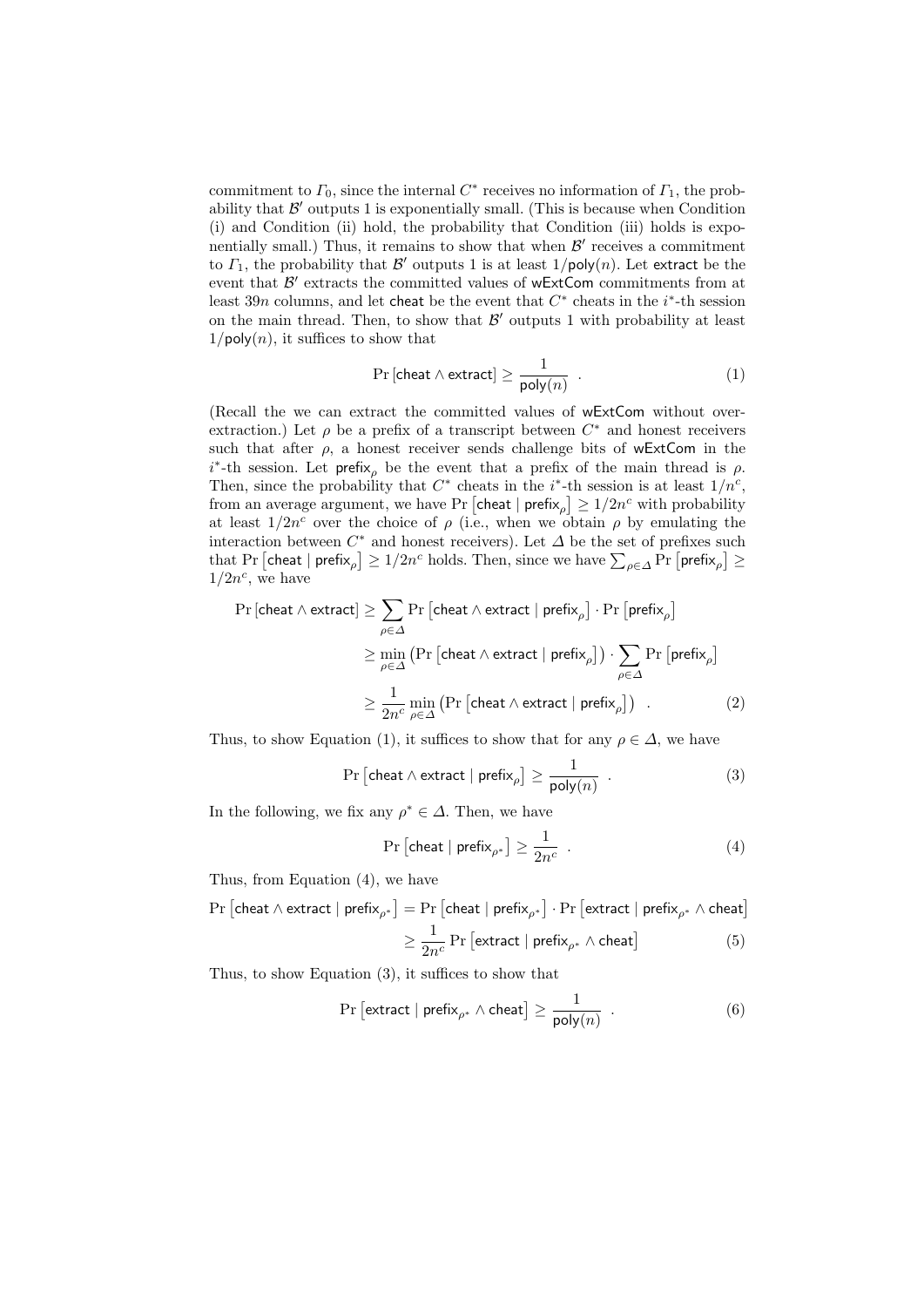Recall that when cheat occurs, Step 3 of the *i ∗* -th session is accepted on the main thread. Thus, for any  $j \in [40n]$ , when cheat occurs and the challenge bit of wExtCom in the *j*-th column is  $b \in \{0, 1\}$  on the main thread, we can extract the committed value of the the *j*-th column if in the  $n^{c+3}$  look-ahead threads there is an accepted transcript of wExtCom such that the challenge bit of the *j*-th column is 1 − *b*. Then, to show Equation (6), we show that when Step 3 of the *i*<sup>\*</sup>-th session is accepted on the main thread with prefix  $\rho^*$ , the probability that the challenge bit of wExtCom is *b* is "high" for any  $b \in \{0, 1\}$  in "most" columns. Let  $ch_i$  be a random variable for the challenge bit of wExtCom in the *j*-th column of the *i*<sup>\*</sup>-th session on the main thread, and let accept be the event that every wExtCom commitment is accepted in the *i ∗* -th session on the main thread. (We have  $Pr$  [accept]  $\geq Pr$  [cheat] from the definitions.) Then, for any *j* ∈ [40*n*] and *b* ∈ {0, 1},

$$
\Pr\left[ch_j = b \mid \text{accept} \land \text{prefix}_{\rho^*}\right] \\
= \frac{\Pr\left[ch_j = b \land \text{accept} \land \text{prefix}_{\rho^*}\right]}{\Pr\left[\text{accept} \land \text{prefix}_{\rho^*}\right]} \\
\geq \frac{\Pr\left[ch_j = b \land \text{cheat} \land \text{prefix}_{\rho^*}\right]}{\Pr\left[\text{prefix}_{\rho^*}\right]} \\
= \frac{\Pr\left[\text{cheat} \mid ch_j = b \land \text{prefix}_{\rho^*}\right] \Pr\left[ch_j = b \land \text{prefix}_{\rho^*}\right]}{\Pr\left[\text{prefix}_{\rho^*}\right]} \\
= \Pr\left[\text{cheat} \mid ch_j = b \land \text{prefix}_{\rho^*}\right] \Pr\left[ch_j = b\right] \quad . \tag{7}
$$

 $(\text{Here, we use } \Pr\left[ch_j = b \land \text{prefix}_{\rho^*}\right] = \Pr\left[ch_j = b\right] \cdot \Pr\left[\text{prefix}_{\rho^*}\right]$ .) Below, we show that in at least 39*n* columns of the *i*<sup>\*</sup>-th session, for any  $b \in \{0, 1\}$  we have

$$
\Pr\left[\text{cheat} \mid ch_j = b \land \text{prefix}_{\rho^*}\right] \ge \frac{1}{160n^{c+1}} \enspace . \tag{8}
$$

Let

$$
A:=\left\{j\in [40n] \; \Big| \; \exists b_j\in \{0,1\} \; \text{ s.t. } \Pr\left[\text{cheat} \; | \; ch_j=b_j \land \text{prefix}_{\rho^*}\right] < \frac{1}{160n^{c+1}}\right\} \enspace.
$$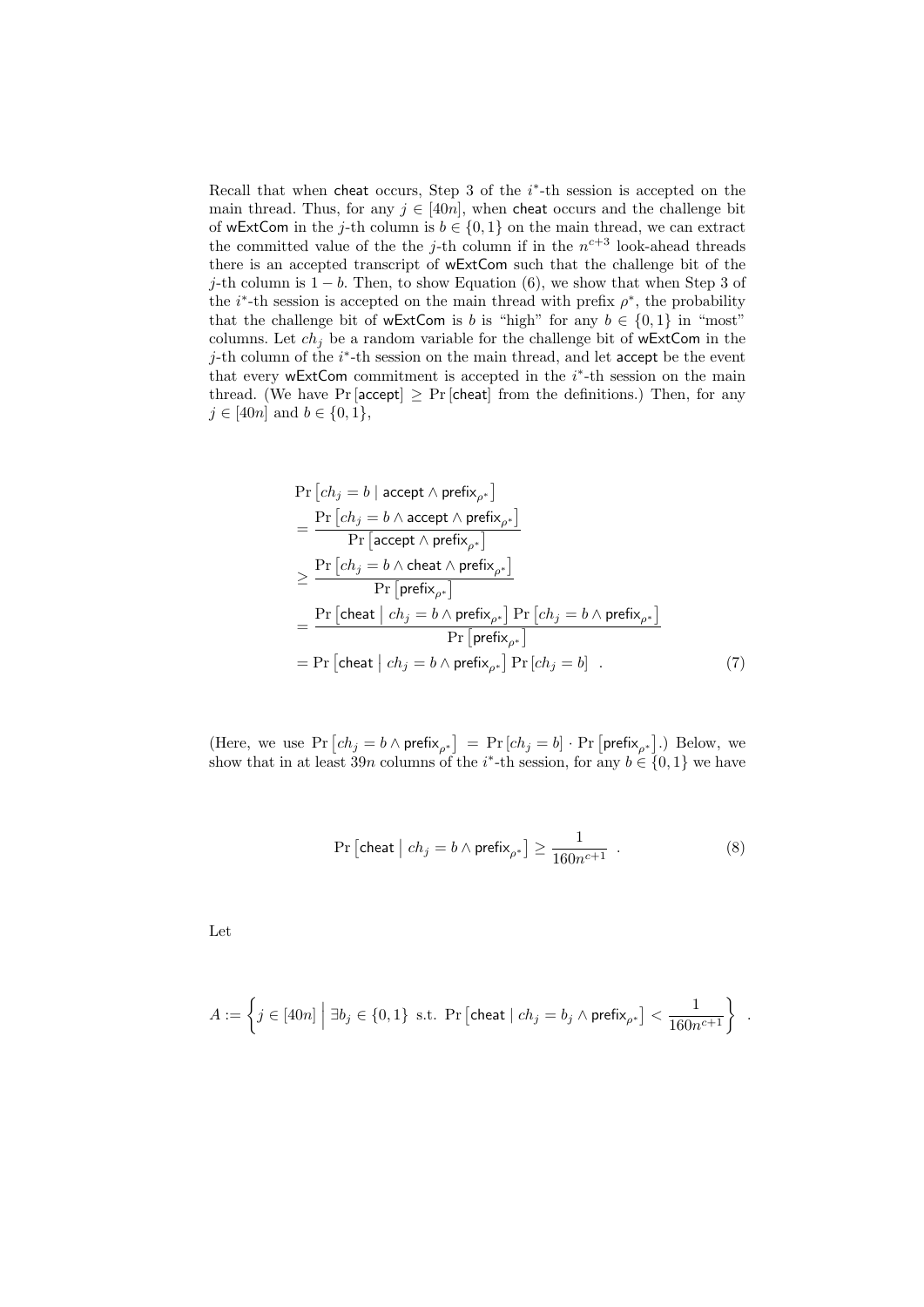Then we have

$$
\Pr\left[\text{cheat} \mid \text{prefix}_{\rho^*}\right] \leq \Pr\left[\bigwedge_{j \in A} ch_j = 1 - b_j\right] + \Pr\left[\text{cheat} \bigwedge \left(\bigvee_{j \in A} ch_j = b_j\right) \mid \text{prefix}_{\rho^*}\right]
$$
\n
$$
\leq 2^{-|A|} + \sum_{j \in A} \Pr\left[\text{cheat} \wedge ch_j = b_j \mid \text{prefix}_{\rho^*}\right]
$$
\n
$$
= 2^{-|A|} + \sum_{j \in A} \Pr\left[\text{cheat} \mid ch_j = b_j \wedge \text{prefix}_{\rho^*}\right] \Pr\left[ch_j = b_j\right]
$$
\n
$$
\leq 2^{-|A|} + \sum_{j \in A} \Pr\left[\text{cheat} \mid ch_j = b_j \wedge \text{prefix}_{\rho^*}\right]
$$
\n
$$
< 2^{-|A|} + 40n \cdot \frac{1}{160n^{c+1}}
$$
\n
$$
\leq 2^{-|A|} + \frac{1}{4n^c} \tag{9}
$$

Then, from Equations (4) and (9), we have  $|A| = O(\log n)$  and therefore  $|A| \leq n$ . Thus, in at least 39*n* columns, for any  $b \in \{0, 1\}$  we have Equation (8). Then, from Equations (7) and (8) and from  $\Pr[ch_j = b] = 1/2$ , for any  $j \in [40n] \setminus A$ and any  $b \in \{0, 1\}$ , we have

$$
\Pr\left[ch_j=b \mid \textsf{accept} \land \textsf{prefix}_{\rho^*}\right] \geq \frac{1}{320n^{c+1}}\enspace.
$$

Then, since the distributions of the look-ahead threads are the same as that of the main thread, we have that under the condition that prefix*<sup>ρ</sup><sup>∗</sup>* and cheat occur, for any  $j \in [40n] \setminus A$ , the adversary  $\mathcal{B}'$  requires another  $320n^{c+1}$  accepted transcripts on average to extract the committed value of wExtCom in the *j*-th columns. Since  $\mathcal{B}'$  collects  $n^{c+3}$  accepted transcripts, for any  $j \in [40n] \setminus A$  the adversary  $\mathcal{B}'$  extracts the committed value of wExtCom in the *j*-th column except with probability  $320n^{c+1}/n^{c+3} = 320/n^2$  under the condition that prefix<sub>p<sup>\*</sup></sub> and cheat occur. (Here, we use Markov's inequality.) Then, from the union bound, except with probability  $39n \cdot 320/n^2 = 12480/n$ , for every  $j \in [40n] \setminus A$  the adversary  $\mathcal{B}'$  extracts the committed value of wExtCom in the *j*-th column. Thus, we have

$$
\Pr\left[\text{extract} \mid \text{prefix}_{\rho^*} \land \text{cheat}\right] \ge 1 - \frac{12480}{n} \quad . \tag{10}
$$

Then, from Equations (5) and (10), we have

$$
\Pr\left[\text{cheat} \land \text{extract} \mid \text{prefix}_{\rho^*}\right] \ge \frac{1}{2n^c} \cdot \left(1 - \frac{12480}{n}\right) \ge \frac{1}{4n^c} \quad . \tag{11}
$$

Then, since  $\rho^*$  is any prefix in  $\Delta$ , from Equations (2) and (11) we have

$$
\Pr\left[ \text{cheat} \wedge \text{extract} \right] \geq \frac{1}{2n^c} \cdot \frac{1}{4n^c} = \frac{1}{8n^{2c}} \enspace .
$$